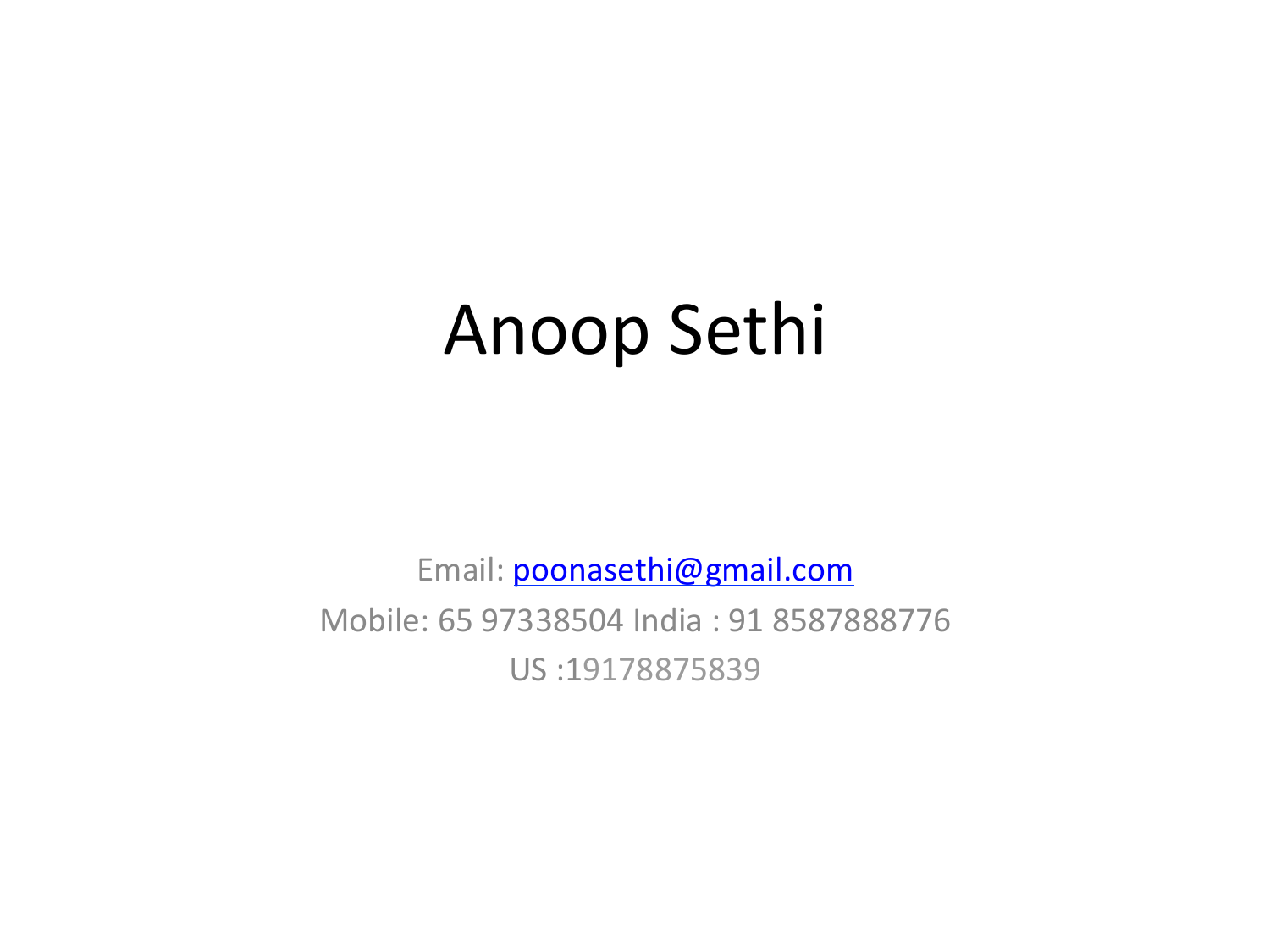# Presently Running Anmol

- Anmol is a Singapore registered entity involved in advising US Institutional investors on economic and Investment ideas in Asia with focus on India.
- Have been involved with takeover of distressed assets in India with various funds. Have recently closed a transaction in Real Estate by buying a Real Estate company from Indus Capital.
- Also working with various Mid Cap Indian companies to improve their acceptance in the investment community and help in value creation.
- Working with two companies in India on raising capital from Institutional investors. for a few companies, one putting up a Smart City and the other in manufacturing EV batteries for two wheelers and three wheelers.
- Was involved in the largest E-learning Co in India called BIJU's fund raising.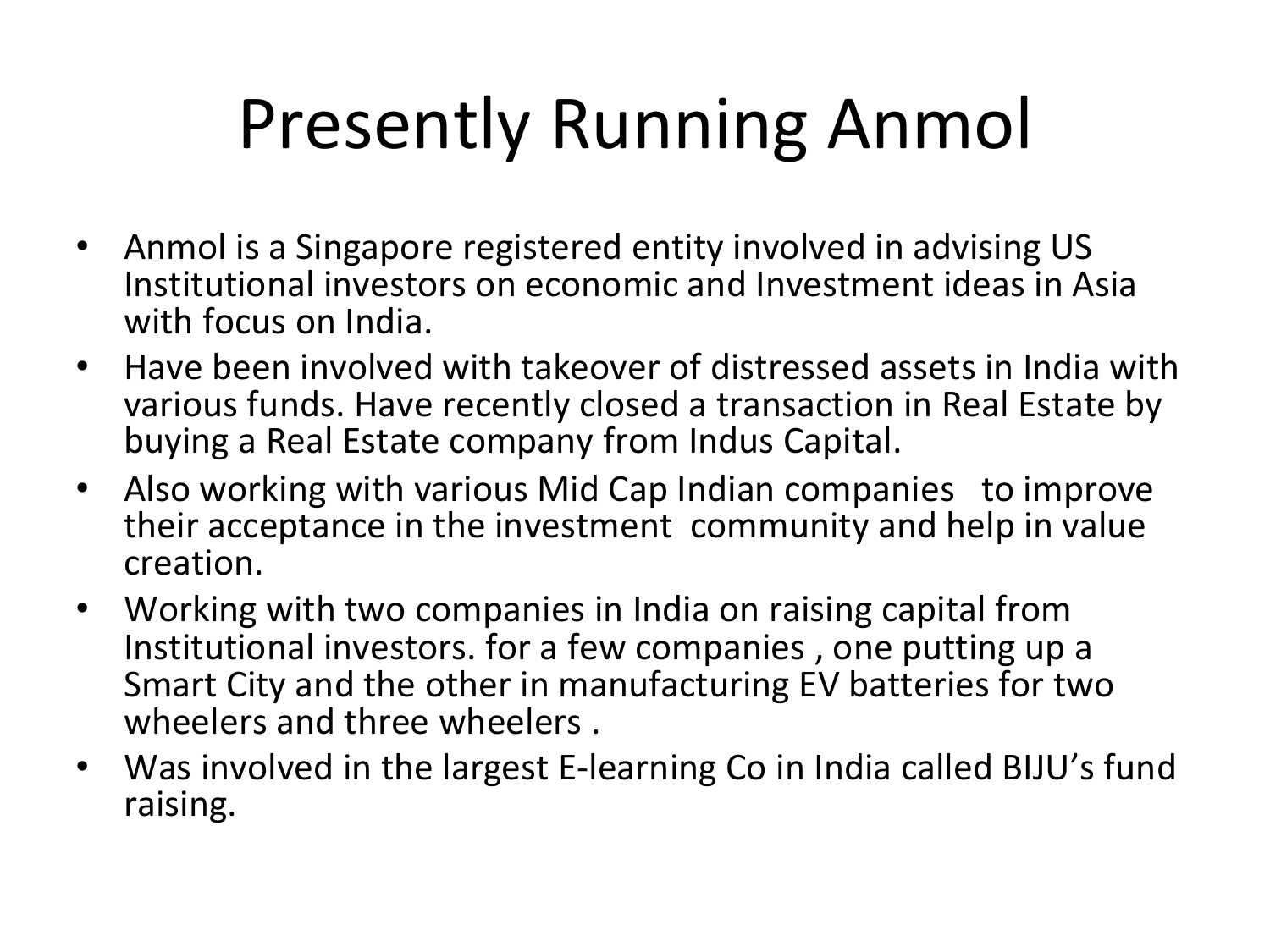#### Rich Investment Experience

- Have over 23 years of investment, securities broking and investment research experience in Asian equities, with a focus on India
- Was with Indus Capital (a USD 6.5 billion Asia-focused hedge fund) from 2004- 2016. Later worked as an advisor for Indus till March'20 on a few Indian private positions
- Reported directly to the Managing Partner David Kowitz
- At peak, oversaw investments in listed securities and private investments close to USD 1bn. Was responsible for having both long and short positions for India.
- Was responsible for listed securities, special situations, and private equity in India; researching recommending and buying/selling listed stocks for the main Indus Asia fund; originating private investment ideas; managing and monetising private investments
- 2015 ownwards oversaw USD 100 million of private and structured capital investments in Real estate and Infrastructure.
- Worked on different strategies, fundamental stock picking coupled with distressed and arbitrage situations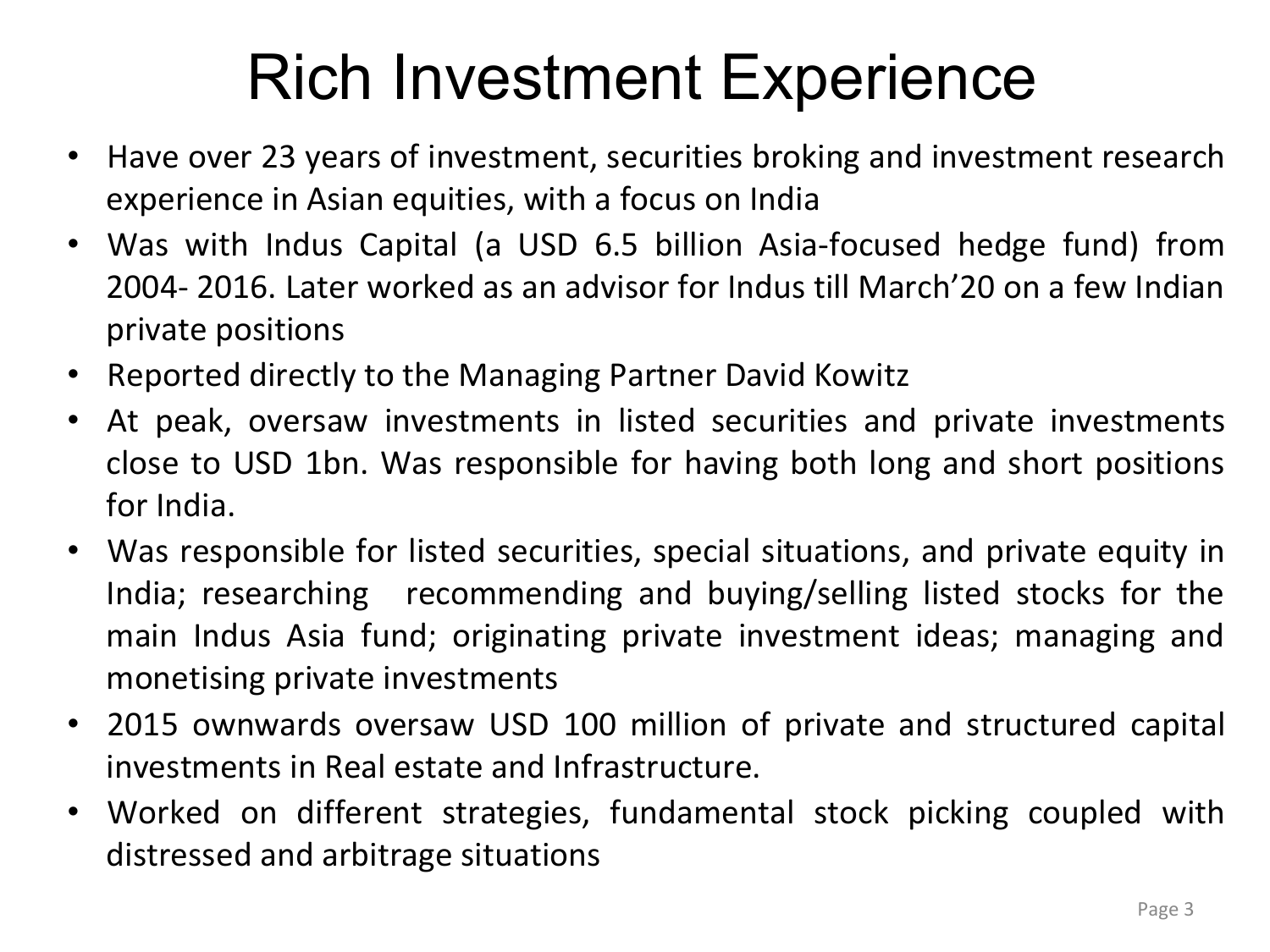### Broad India Understanding

- Have been involved in originating, investing, as well as exiting private investments in the Listed and private market
- IPO exits on the Indian stock markets have included: Titagarh Wagons (2.5x, 2006 to 2008) and Pipavav Defence (3.6x, 2006 to 2009)
- Was involved in restructuring the capital structure of Himachal Futuristic in 2004 -05. Almost doubled in less than 12months.
- Have been involved in advising management about raising capital -Nandi Economic Corridor Enterprises (NECE), an investee company, which is a toll road-operator and integrated real estate play in Bangalore. Coupled with this have been involved in dealing with the Government at the State and central level to solve key issues of the company.
- Hands-on experience in running a real estate portfolio company Umang Realtech as a Director for 5 years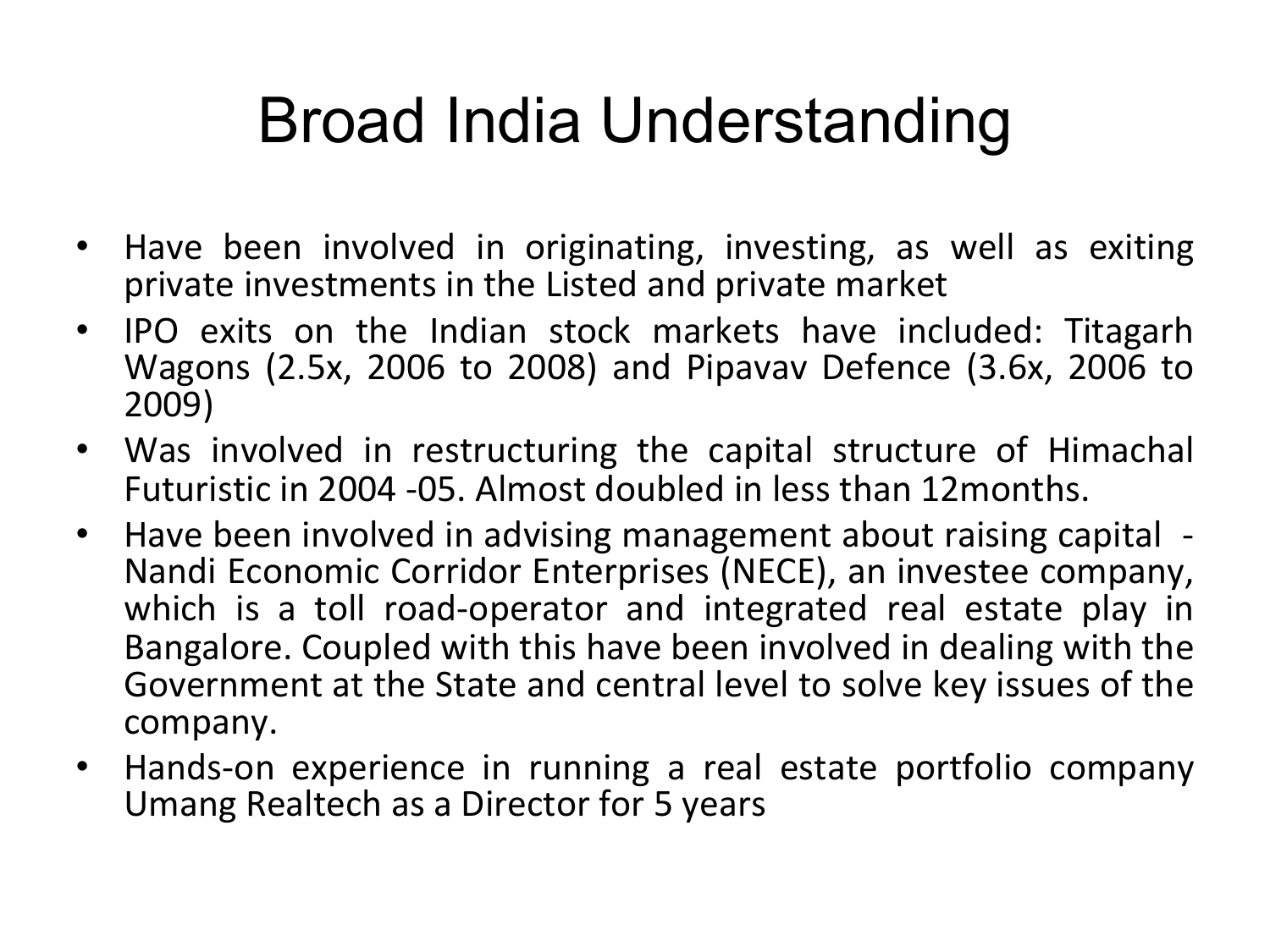#### Operational Capabilities

- Have operational experience in running a real estate company in India called Umang Realtech as the M.D for 5 years. Indus Capital had a 52% stake in it
- Managed a 100+strong team, involved from conceiving the project, constructing and handing over residential units.
- Liaison with senior government and bank officials
- Umang employ's an asset light model, where Umang manages and develops other asset owner's land
- Company has been profitable from the first year itself. Had low leverage: debt/equity is 20%
- Finished development of 2 m sqft of residential condominium space in National Capital Region of Delhi. Presently developing 4m sq ft of residential space in the same region
- Had negotiated loans from banks like Standard Chartered, Axis Bank and Bank of India. Coupled with this raised money from Brookfields
- Structured a deal which got Indus out of the Real estate company from the local partner.
- Have ample experience in dealing with the legal system and its intricacies in India. Which I believe can be an important asset for any investor looking to invest in Emerging markets. These can be very challenging for a foreign investor.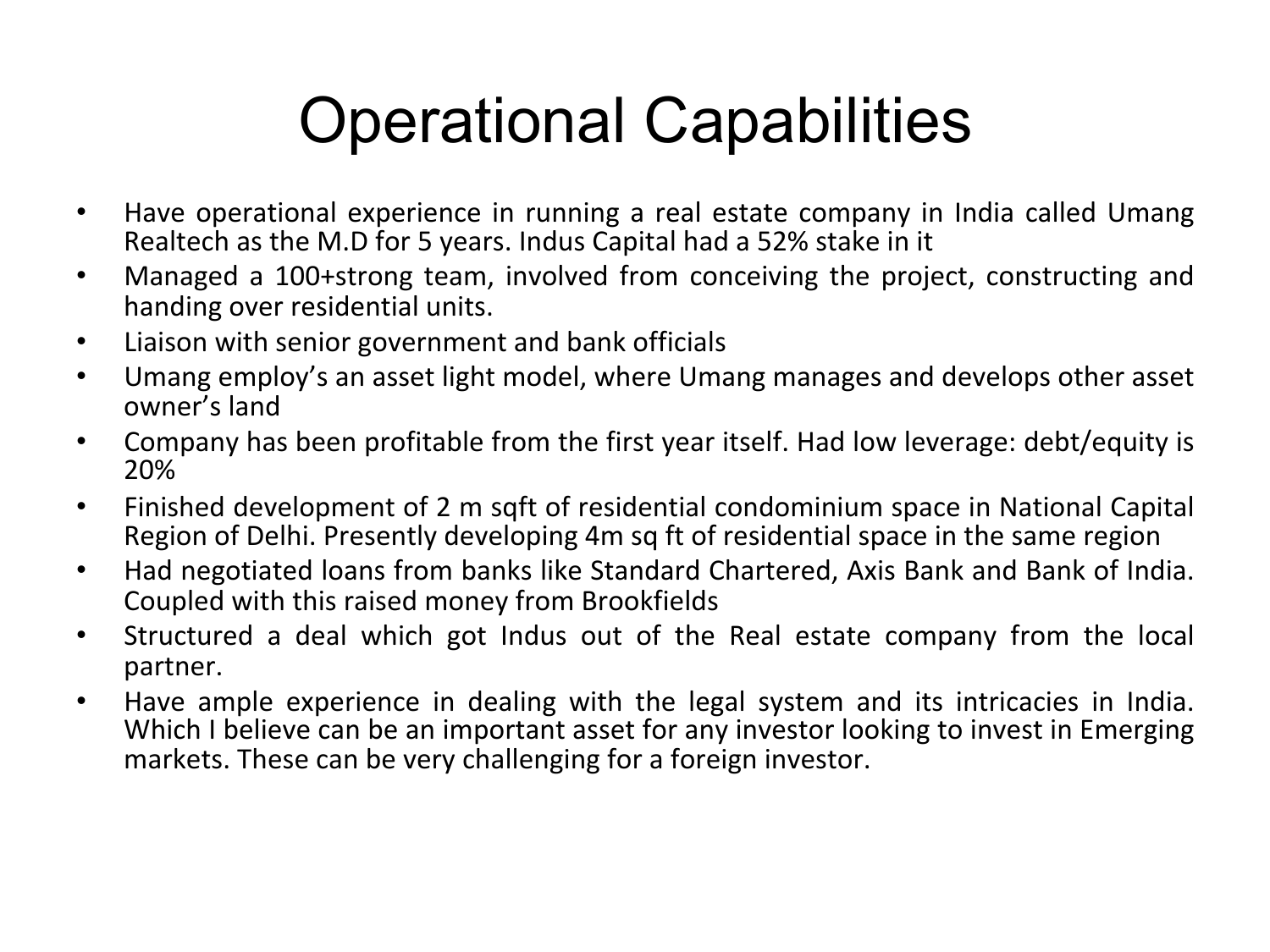### Sell Side History (1993 - 2004)

- Previously worked with Jardine Fleming (JP Morgan, after acquisition) in Mumbai (1993 – 1996) and New York (1996 – 2004), initially as a banking analyst, then as the main Indian securities sales broker for US investors
- Placed USD 4 billion of Indian / South Asian company stocks in US markets; maintained the top sales position in 10 out of 11 years
- Won many investment banking mandates for Jardine Fleming including SaReGaMa (old HMV India), ICICI Bank, Aurobindo Pharma, Vysya Bank, Federal Bank, etc. Got secondary roles in Bank of Baroda, and State Bank of India
- Involved in the privatization of 2 very large public sector enterprises : GAIL (2002), VSNL (2002). Placed IPO of Vedanta in the US in 2003, ICICI GDR's to name a few.
- Have many corporate and Government level relationships built over time which continue to provide first  $-$  mover/ early investor advantage in private equity, structured deals as well as understanding trends.